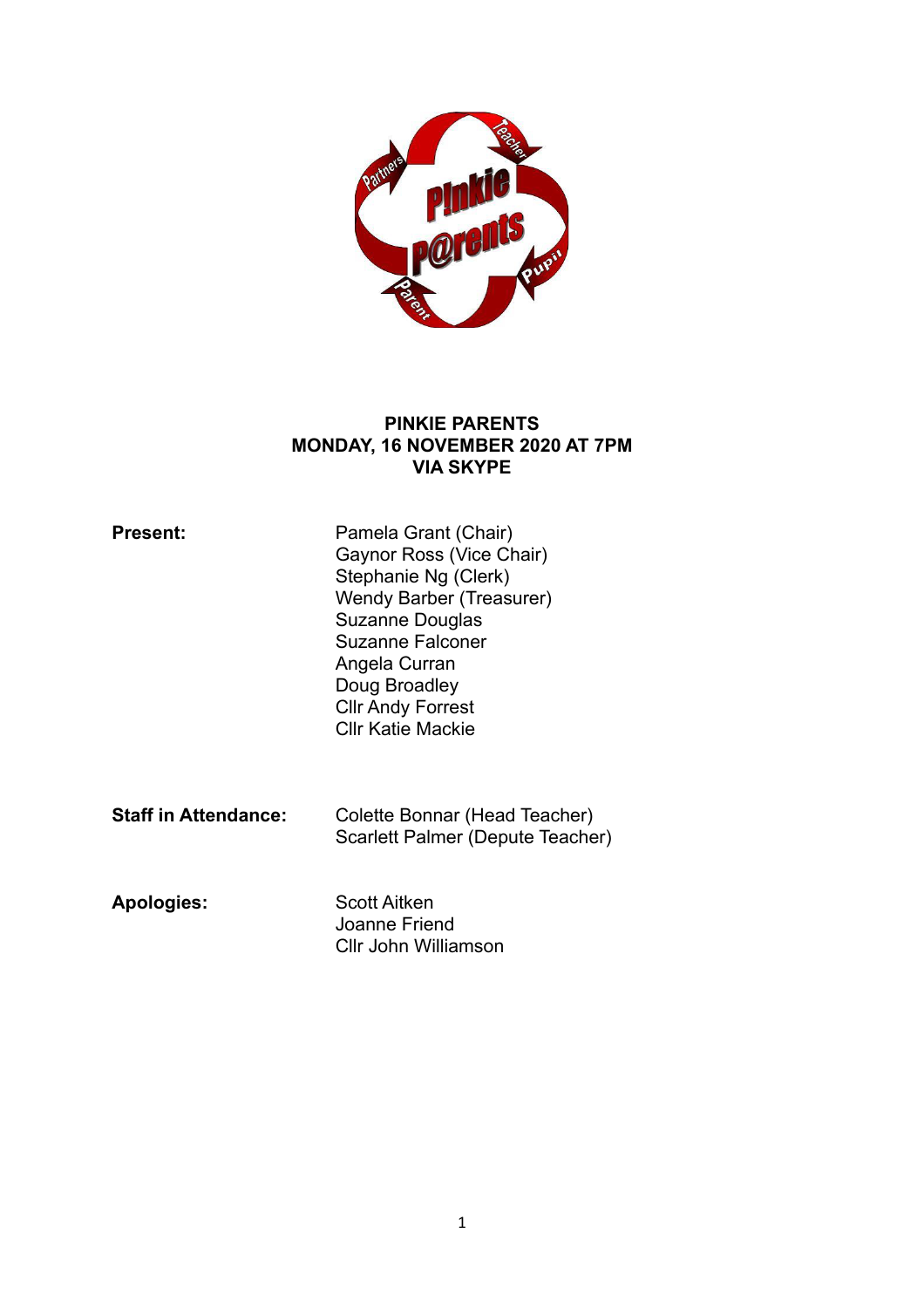# **1. Welcome and Apologies**

1.1 Pamela welcomed everyone to the meeting and apologies above, were noted.

# **2. Matters Arising from Previous Meeting**

2.1 Councillor Stuart Currie is still waiting for Transportation to get back to him regarding the parking issues around the school. Councillor Andy Forrest has agreed to follow this up and then get in touch with both Suzanne Douglas and Pamela Grant. (**Action: Andy**)

2.2 The Junior Leadership Team are getting clued up about the School Improvement Plan, and have been getting together for meetings. They are currently in the process of recording clips to explain what it is. Colette will also finalise a paragraph/clip to explain the PEF subgroup. Once the clips are finalised, they will be sent out with invitations to invite people to join the subgroups, and hopefully get them up and running. (**Action: Colette**)

2.3 It hasn't been possible for the Junior Leadership Team to carry out an audit on the playground equipment to check how it is all being used, as they have been busy working on the SIP. However, audits are naturally carried out each day as they are being used.

2.4 It was noted that some classes have been buying playground equipment with the £100 from Pinkie Parents, before submitting a funding request, and it should be the other way round.

# **3. Head Teacher's Report**

3.1 Mrs Colette Bonnar provided her report and updated the meeting on a number of issues.

# **COVID Update**

3.2 There have been no positive cases. Colette thanked everybody for the precautions they are taking. Any new advice coming in from the Scottish Government is sent out to parents.

3.3 Latest guidelines is to wear a face covering in the school grounds. Reminders were sent out to parents, and they were reminded as they came through the gate. Lots of people are adhering to this, which is great.

3.4 There is a new gate at the P1-P3 entrance which will help to stop the bottleneck.

3.5 PE can now be done indoors.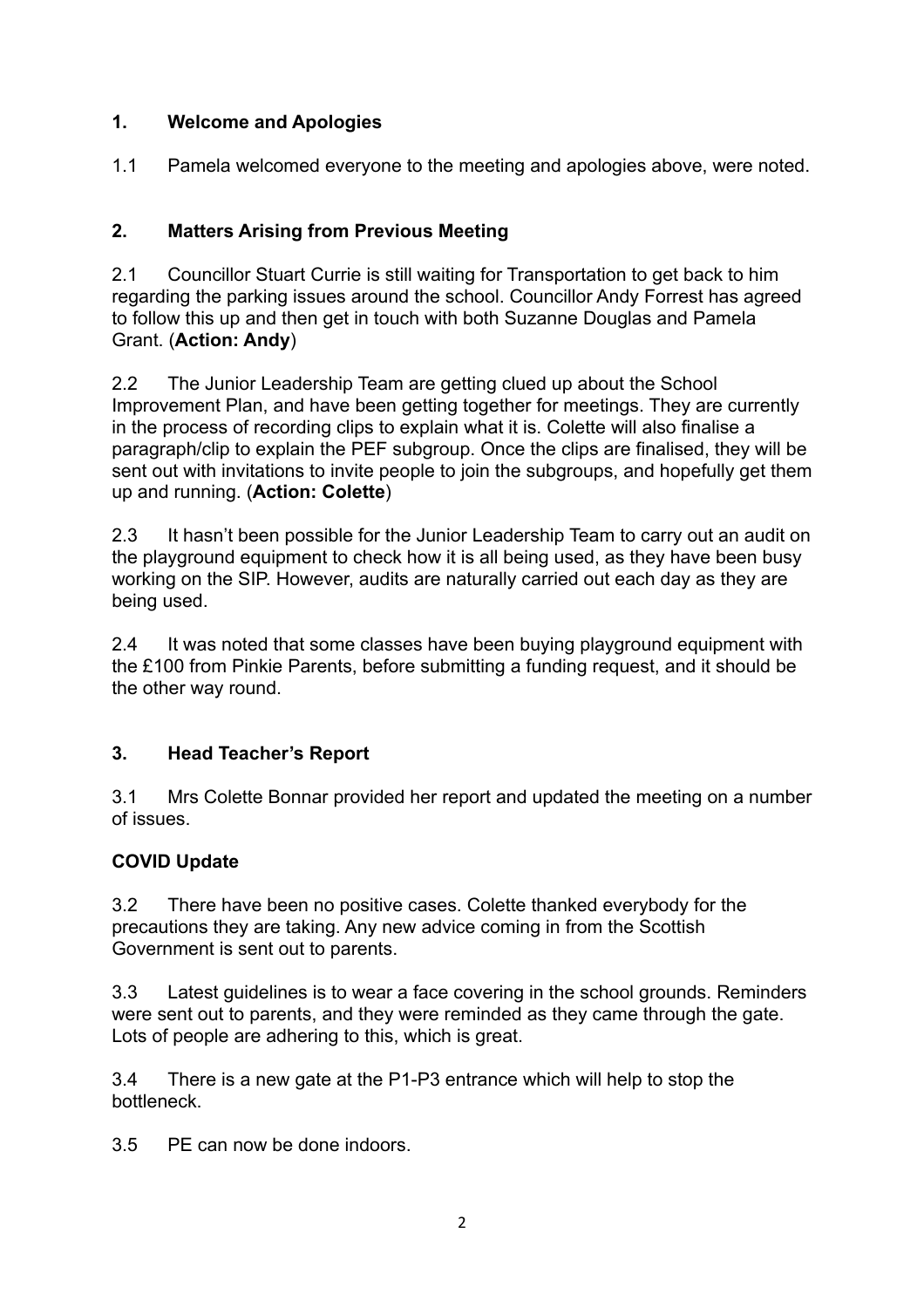3.6 Hot lunches are now available, and these are proving to be a popular choice.

3.7 If there is a positive COVID case, there is a protocol in place at the school about what will be done and who needs to be contacted. If a parent hasn't been contacted their child still needs to attend school. Headteachers have now been asked to contact parents in this case.

3.8 The school have put together a provisional paper about what will happen if the school did have to shut down or go to blended learning. This includes what is expected from both parents and children. This will be uploaded to the website. It was made clear that this is something that the school was asked to do by the local authority as an "in case of" and not because it will imminently happen.

## **Attainment**

3.9 The school has been using the track and progress module on SEEMIS to monitor attainment. Individual attainment meetings are also taking place with each teacher to establish who is on track and who isn't, and what can done to support those who need it.

3.10 The teachers are coming together (virtually or in small socially distanced groups) to talk about "Moderation of Writing". They will be discussing "Big writing" and looking at some of the challenges they face, for example supporting those children who are high achievers.

### **Junior Leadership Team and House Captains**

3.11 The Junior Leadership Team are doing a great job, and are taking their role seriously.

3.12 House Captains have now been voted in, and their role in the school will be established soon.

#### **Christmas**

3.13 Christmas is not cancelled at Pinkie, and the school will try and make it as magical as possible for the children.

3.14 Dates will be organised for Christmas parties.

3.15 Christmas lunch will take place in the classrooms (the date is on the newsletter which was recently sent out).

3.16 P1 and P2 will do a nativity, which will be recorded.

#### **Professional Learning**

3.17 The teachers are all leading on different working groups as part of the SIP.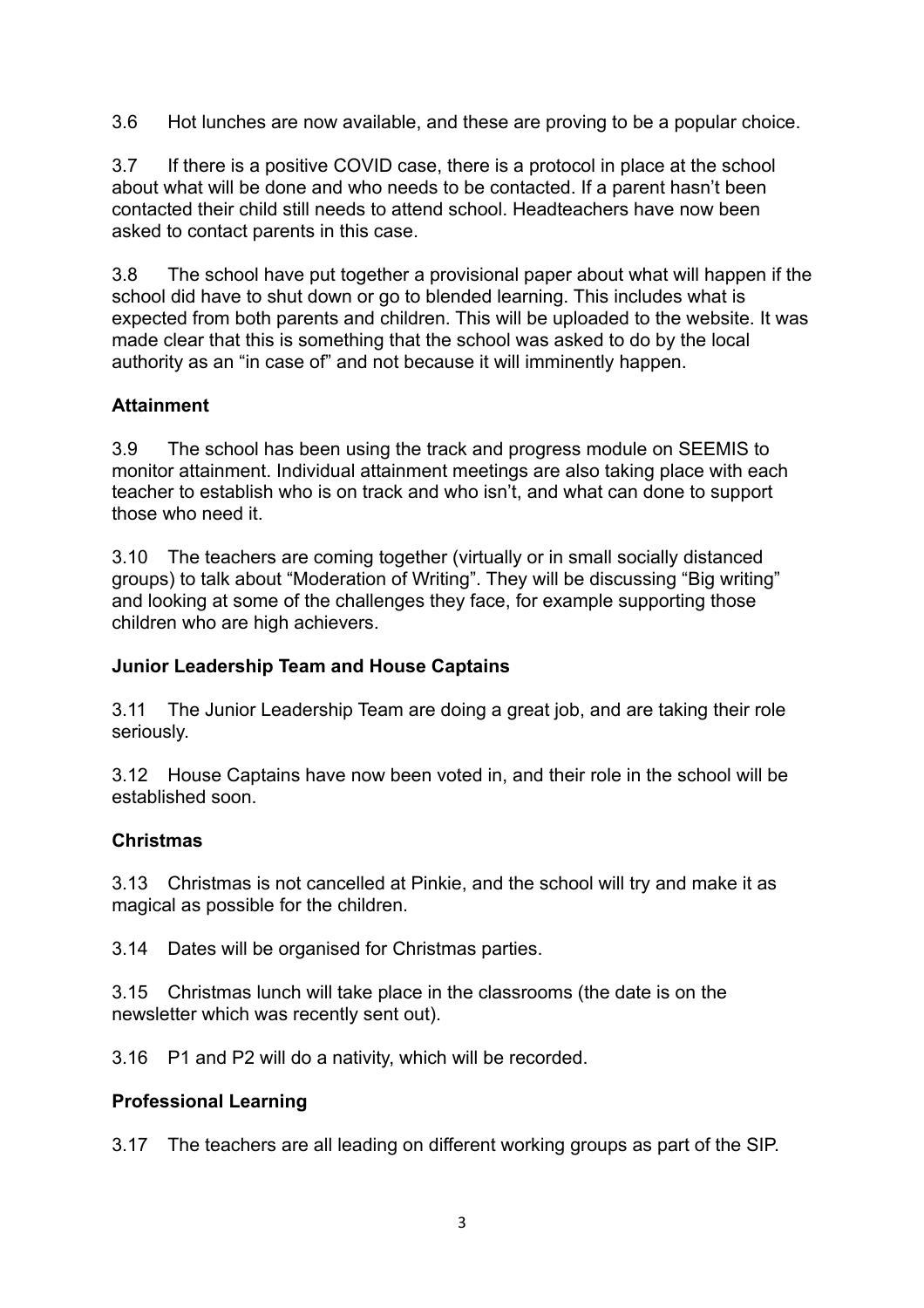3.18 Even though times are different at the moment, the school is very much working as it normally would. The school has been fortunate to have no major staff absences and so everything is full steam ahead until apprehended.

3.19 Some staff have taken a "first step into leadership" course, and others will be doing a mental first aid course.

## **Curriculum**

3.20 Information will be going out soon on relationships, sexual health and parenting, which is part of the curriculum. An information meeting was previously held about this. If there are any questions about this, then parents/carers are encouraged to contact the school.

#### **Our Families Project**

3.21 A leaflet will be sent out about the "Our Families" Project by Children 1st, which is for schools in Musselburgh East. There will family support workers available who can engage with the parents about school/family issues if needed.

#### **Nursery**

3.22 Nursery have launched their own Twitter, with help from Miss Smilie. This will help with the transition from nursery to P1.

#### **Twitter**

3.23 The school has over 540 followers now. Please follow @pinkieprimary if you haven't already done so.

#### **Windsor Park Tenants Association**

3.24 Catherine from the Windsor Park Tenants Association is trying to get the Resident's Association up and running again (you do not need to live in Windsor Park to join.) She dropped off a leaflet which will be scanned and added to the website.

#### **Staffing**

3.25 Mrs. Naghmana Sajjad has taken on the role of Senior Early Years Practitioner.

3.26 There will be a new ASN auxiliary starting at the end of the month.

3.27 There are lots of contingency plans in place if a staff member is absent. If anything does happen, the school will do their best to communicate and make sure that the children's education is not interrupted.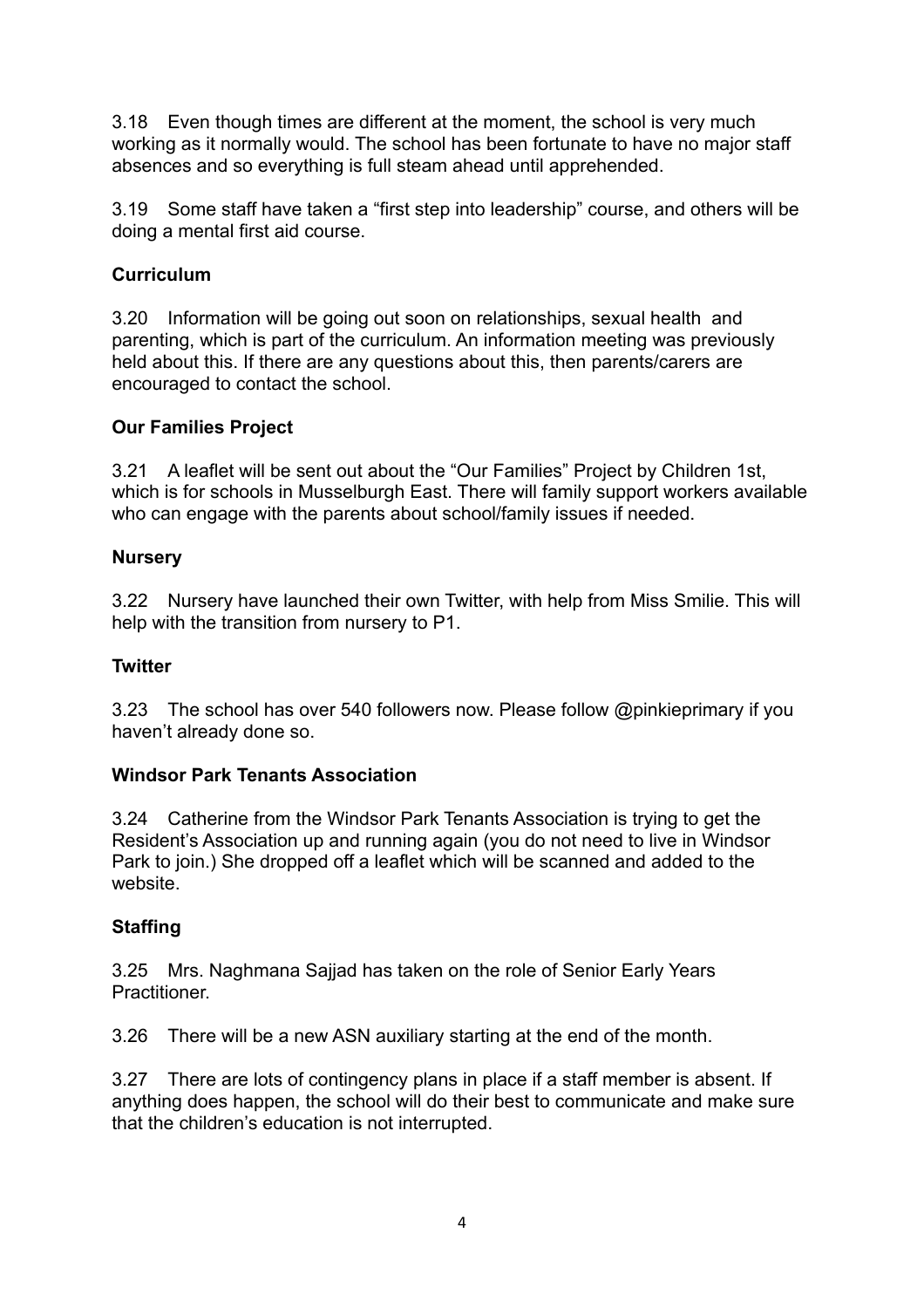3.28 Mrs Azzopardi has left to go off to Ecuador to be a missionary. She was doing work through the PEF and targeted groups, but Miss McGinn will still be doing this.

# **Further Comments**

3.29 The track and progress reports on attainment will only be shared with the class teachers for the time being. The information on the SEEMIS will be used to create a report at the end of the session, but will also be looked at to see if it can be filtered throughout the year as well. If there are any questions about your child's attainment or progress then please get in touch with the class teacher who will be more than happy to help, and will see if any support needs to be put in place.

## **4. Christmas Gifts**

4.1 Pinkie Parents fund Christmas books for the children each year. The last two years these books were bought from The Works in Cameron Toll, who gave a good deal and were very helpful.

4.2 Suzanne Douglas is happy to phone The Works sooner rather than later to see if maybe Gaynor can get along to the store at a quiet time to browse. The store manager has been very helpful in the past with choosing age appropriate books within the budget given them. (**Action Suzanne**)

4.3 Chocolate selection boxes were suggested as a cheaper alternative as Pinkie Parents are not currently raising a substantial amount of money. However, this raises difficulties with dietary requirements and also with the health implications. Colette is happy to support Pinkie Parents with either the books or selection boxes as gifts.

4.4 It was decided to first speak with The Works to see what deal can be done with the books. It was also noted that the books will most likely not be gift wrapped this year, but will instead have a sticker inside the front cover to say "From Pinkie Parents", or similar.

# **5. Treasurer's Update**

5.1 The handover of Treasurer is taking longer than expected due to illness.

5.2 There is approximately £3,500 in the account, but a full report will be given at the next meeting.

5.3 Pamela will post another reminder on the Facebook page about encouraging people to use easyfundraising, especially coming up to Christmas. (**Action: Pamela**)

5.4 A cheque for £46 has come in from easyfundraising and Suzanne Douglas will bank this.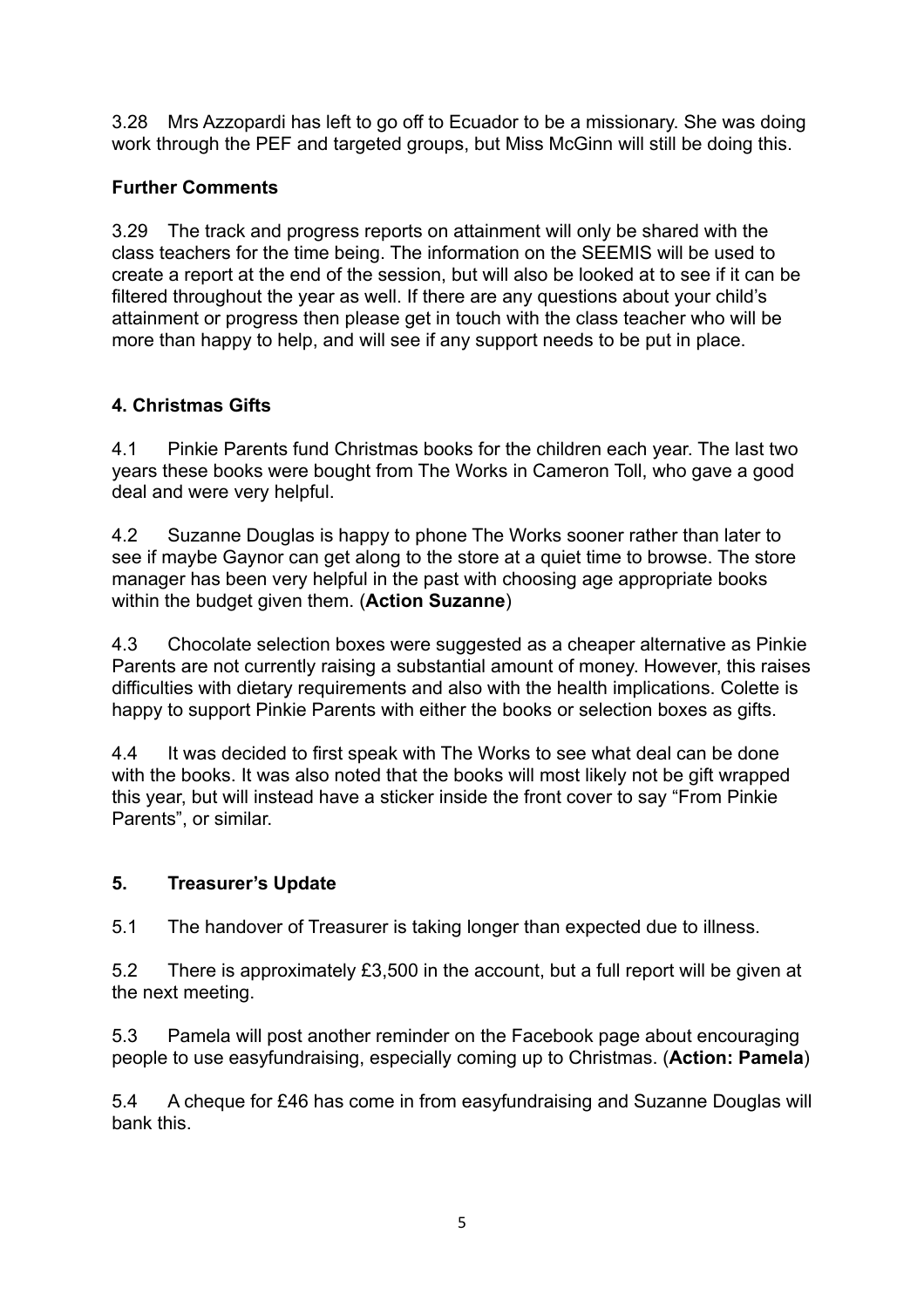## **6. Fundraising Update**

6.1 Halloween wasn't planned to be a fundraiser, but it ended up taking a profit of £60. (£167 was spent, and £227 was given as donations on the day).

6.2 Jenny (a parent of a P3 and P5) has done a great job of handling the Christmas Cards. There has been a good uptake, and so far £300 profit has been made.

6.3 It was explained that art work was sent home to then come back to school again as it reduces the admin, there is no cash handling, and also means art work is only being scanned if it has been ordered. Pinkie Parents is happy for any feedback about this process.

6.4 The ordered cards and gifts will be back in school by the 4th December, and will be sorted by Pamela and Jenny.

6.5 No more fundraising plans at the moment, as not able to make any due to the current situation.

## **7**. **SIP and PEF Subgroup Update**

7.1 These will be set up in the New Year.

#### **8. Any Other Business**

8.1 The money raised by the P7 last year is still sitting there as they were unable to use it as planned.

 8.1a Colette will send out a communication to try and get some suggestions and ideas back from last year's P7's. It is very hard to know what to do though, as they aren't allowed to gather together.

8.1b It was suggested that maybe each child could be gifted a voucher.

 8.1c Colette will check with Jackie exactly how much money the former P7's have, and will get back to Pamela. (**Action: Colette**.)

8.2 Colette will get the current P7 teachers to get in touch with Pamela about the current P7 fundraising, and whether it is still happening etc. (**Action: Colette**).

8.3 Colette was asked to explain the roles of House Captains and the Junior Leadership Team, and how they differ.

 8.3a House Captains are in charge of the houses and give out house points. Mr Dove is leading on this, and Colette will ask him to get in touch with Pamela with a briefing. (**Action: Colette**).

8.3b The Junior Leadership Team is a representative from each class.

 8.3c Colette will check when the house captains will receive their badges. (**Action: Colette**.)